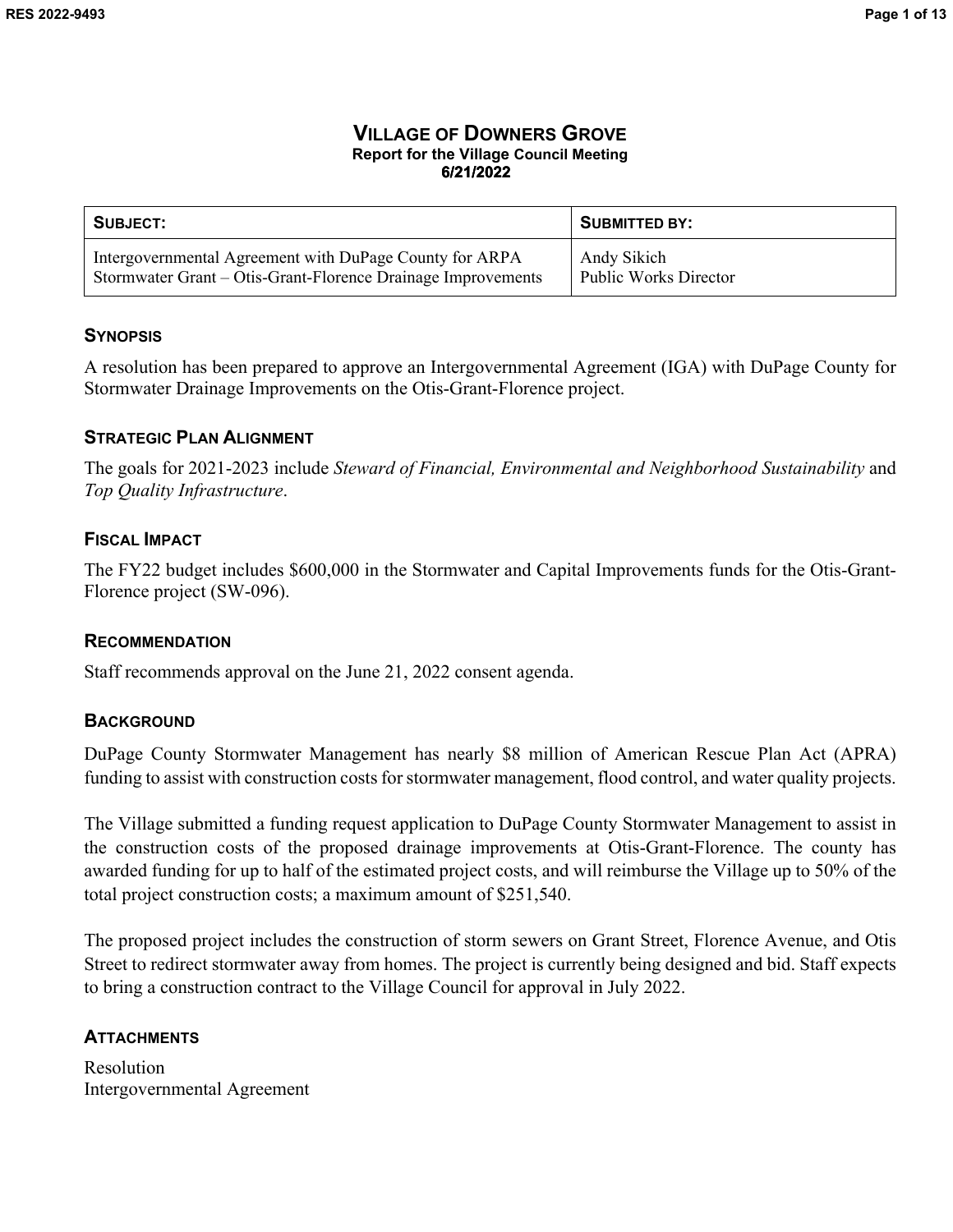**RES 2022-9493 Page 2 of 13**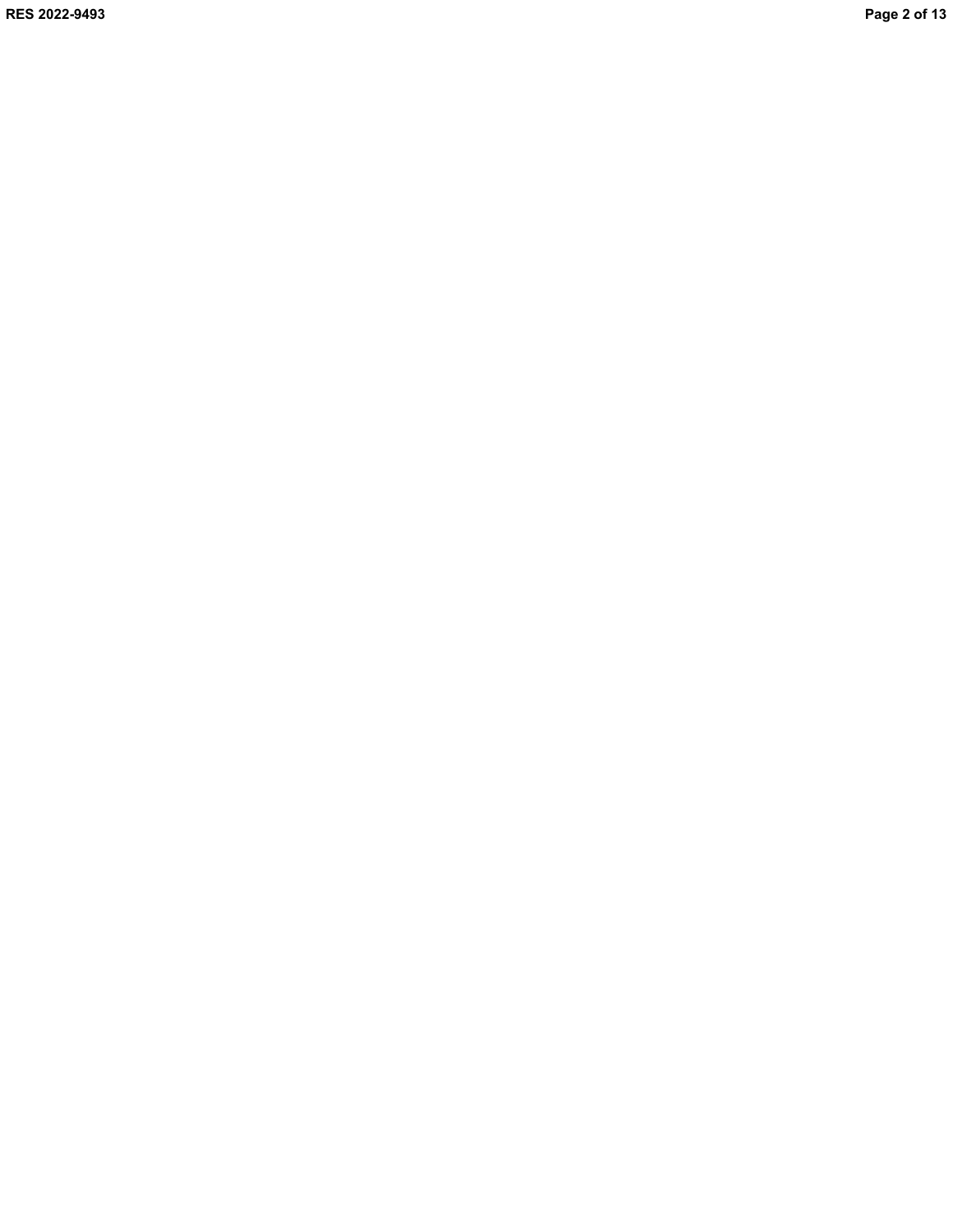#### **RESOLUTION NO. \_\_\_\_**

#### **A RESOLUTION AUTHORIZING EXECUTION OF AN INTERGOVERNMENTAL AGREEMENT BETWEEN THE COUNTY OF DUPAGE AND THE VILLAGE OF DOWNERS GROVE FOR THE OTIS-GRANT-FLORENCE DRAINAGE IMPROVEMENT PROJECT**

BE IT RESOLVED by the Village Council of the Village of Downers Grove, DuPage County, Illinois, as follows:

1. That the form and substance of a certain Intergovernmental Agreement (the "Agreement"), between the Village of Downers Grove (the "Village") and the County of DuPage, Illinois (the "County"), for the Otis-Grant-Florence drainage improvement project, as set forth in the form of the Agreement submitted to this meeting with the recommendation of the Village Manager, is hereby approved.

2. That the Mayor and Village Clerk are hereby respectively authorized and directed for and on behalf of the Village to execute, attest, seal and deliver the Agreement, substantially in the form approved in the foregoing paragraph of this Resolution, together with such changes as the Manager shall deem necessary.

3. That the proper officials, agents and employees of the Village are hereby authorized and directed to take such further action as they may deem necessary or appropriate to perform all obligations and commitments of the Village in accordance with the provisions of the Agreement.

4. That all resolutions or parts of resolutions in conflict with the provisions of this Resolution are hereby repealed.

5. That this Resolution shall be in full force and effect from and after its passage as provided by law.

Mayor

 $\mathcal{L}_\text{max}$ 

Passed: Attest:

Village Clerk

1\mw\res.22\IGA-Co –Otis-Grant-Florence Drainage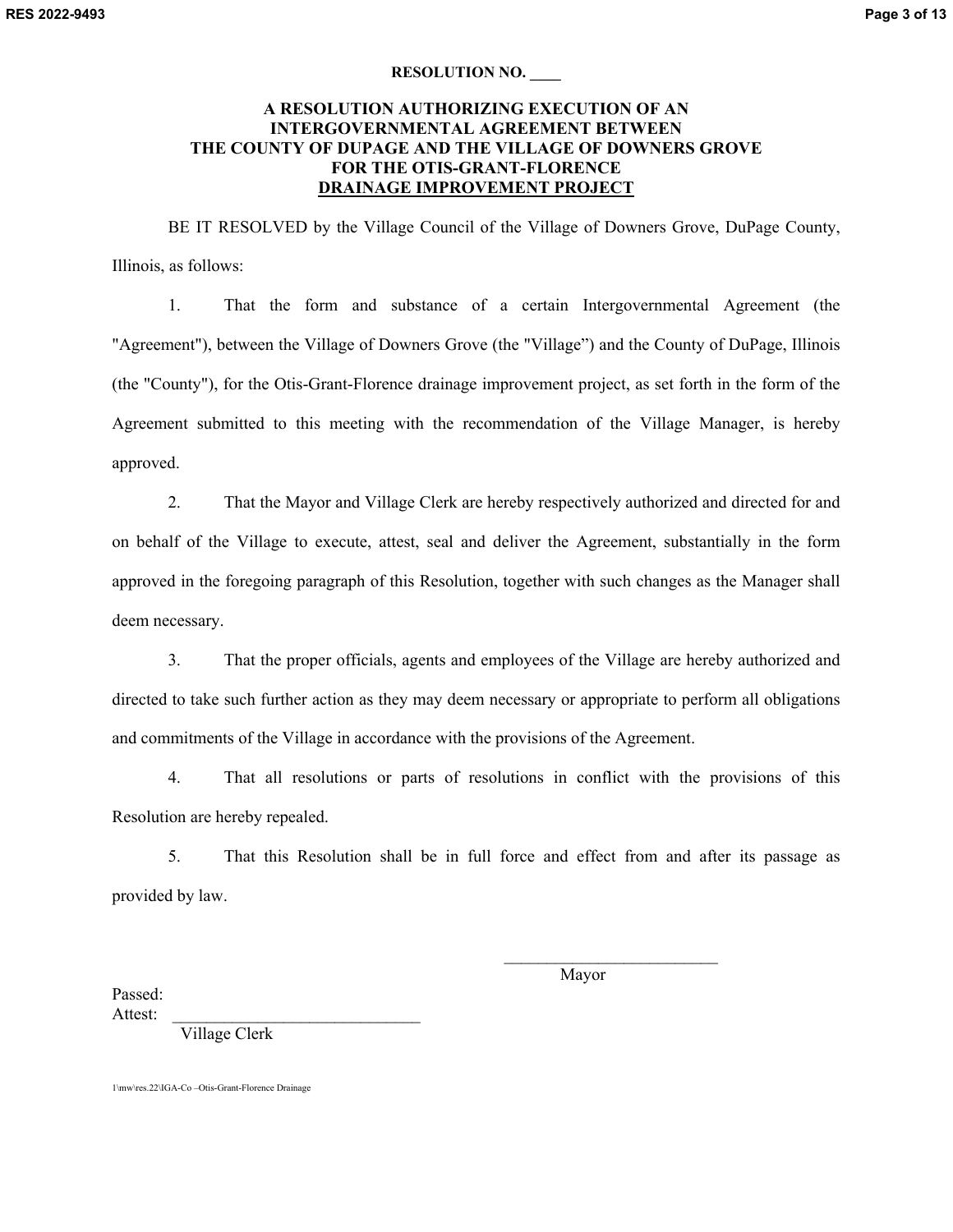### INTERGOVERNMENTAL AGREEMENT BETWEEN COUNTY OF DUPAGE, ILLINOIS AND THE VILLAGE OF DOWNERS GROVE FOR THE OTIS-GRANT-FLORENCE DRAINAGE IMPROVEMENT PROJECT

This INTERGOVERNMENTAL AGREEMENT is made this 28<sup>th</sup> day of June 2022 between the COUNTY OF DUPAGE, a body politic and corporate, with offices at 421 N. County Farm Road, Wheaton, Illinois (hereinafter referred to as the COUNTY) and the VILLAGE OF DOWNERS GROVE, a body politic and corporate, with offices at 801 Burlington Avenue, Downers Grove, IL 60515 (hereinafter referred to as the VILLAGE).

## **RECITALS**

WHEREAS, the VILLAGE and the COUNTY are public agencies within the meaning of the Illinois "Intergovernmental Cooperation Act" and as authorized by Article 7, Section 10 of the Constitution of the State of Illinois; and

 WHEREAS, the purposes of the "Intergovernmental Cooperation Act" and Article 7 of the Constitution of the State of Illinois include fostering cooperation among government bodies; and

 WHEREAS, the Illinois General Assembly has granted the COUNTY authority to take action to manage stormwater and control flooding and to enter into agreements for the purposes of stormwater management and flood control (Illinois Compiled Statutes, Chapter 55 paragraphs 5/5-1062.3 and 5/5-15001 et. seq.); and

WHEREAS, the COUNTY has adopted the DuPage County Stormwater Management Plan which recognizes the reduction of stormwater runoff as an integral part of the proper management of storm and flood waters; and

WHEREAS, the COUNTY has been awarded \$179,266,585 in funding through the American Resource and Recovery Act (ARPA); and

WHEREAS, ARPA permits the use of ARPA funds for stormwater infrastructure projects; and

WHEREAS, the COUNTY Board has allocated a portion of its ARPA funds be dedicated towards qualifying stormwater infrastructure projects; and

WHEREAS, the Stormwater Management Planning Committee and the DuPage County Board has approved a municipal cost share program, and a portion of the funds dedicated to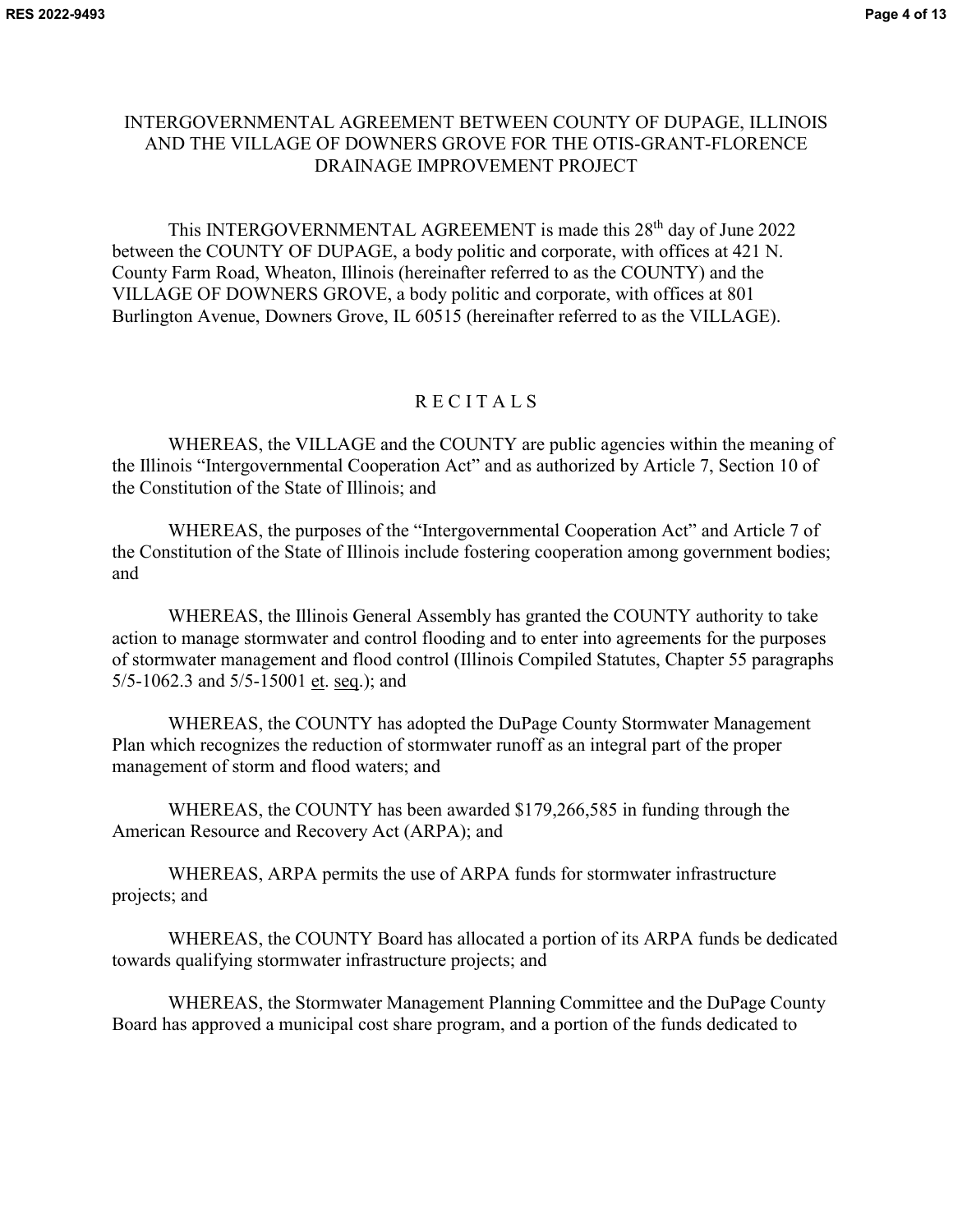Stormwater Infrastructure are to be used to fund program specific shovel-ready projects that demonstrate flood protection and resilience measures; and

WHEREAS, the Stormwater Management Department on behalf of the COUNTY has developed and implemented a competitive grant program available to all municipalities in DuPage County; and

WHEREAS, the VILLAGE has submitted an application under this grant program for the "OTIS-GRANT-FLORENCE DRAINAGE IMPROVEMENT PROJECT" that meets the criteria as a project that qualifies as an ARPA Stormwater Infrastructure Project (herein referred to as the "PROJECT"); and

WHEREAS, the COUNTY and the VILLAGE have determined that the implementation of the PROJECT will benefit local citizens with flood protection, water quality and/or resilience measures; and

WHEREAS, the VILLAGE has requested COUNTY participation in cost sharing of the PROJECT through a grant from the COUNTY'S American Rescue Plan Act in an amount not to exceed two-hundred fifty-one thousand, five hundred forty dollars (\$251,540); and

WHEREAS, the VILLAGE shall pay all PROJECT expenses up front and will be reimbursed for qualified expenses per this AGREEMENT; and

WHEREAS, the VILLAGE shall share any available data collected from the PROJECT for the purposes of fostering community education and improving upon similar future projects; and

NOW, THEREFORE, in consideration of the premises, the mutual covenants, terms, and conditions herein set forth, and the understandings of each party to the other, the parties do hereby mutually covenant, promise and agree as follows:

### **1.0 INCORPORATION AND CONSTRUCTION.**

- 1.1 All recitals set forth above are incorporated herein and made a part hereof, the same constituting the factual basis for this AGREEMENT.
- 1.2 The headings of the paragraphs and subparagraphs of this AGREEMENT are inserted for convenience of reference only and shall not be deemed to constitute part of this AGREEMENT or to affect the construction hereof.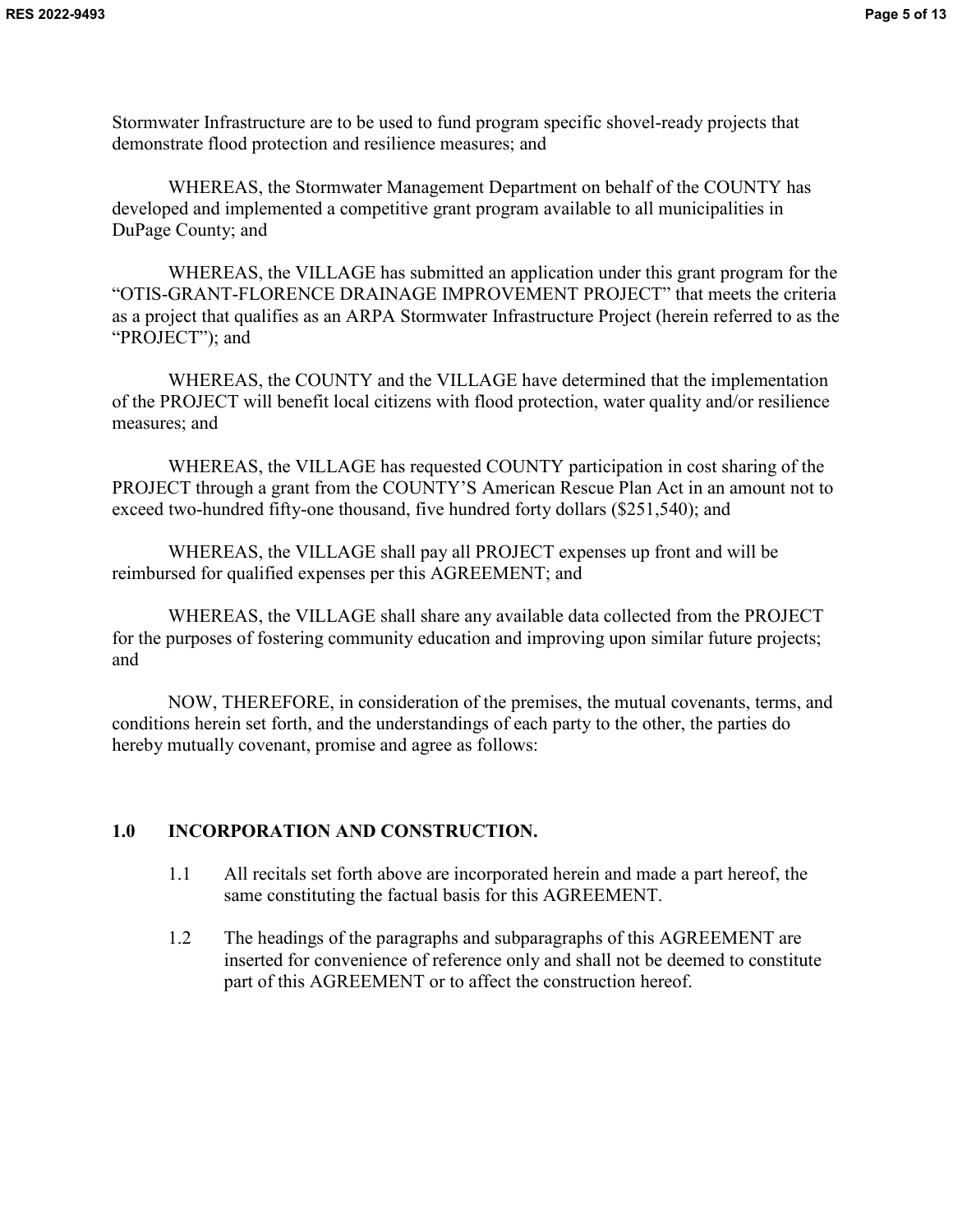#### **2.0 PROJECT DESCRIPTION.**

- 2.1 The PROJECT involves an area where stormwater runoff is directed to residential backyards and through a storm sewer on private property of unknown condition. The PROJECT involves the installation of storm sewer in VILLAGE right-of-way that will discharge to a rain garden.
- 2.2 The PROJECT shall be developed essentially in accord with the engineering plans as prepared by Engineering Resource Associates, Inc., latest revision date of March 2022, which document is incorporated herein by reference but is not attached hereto due to space limitations. The project shall be maintained and monitored by the VILLAGE or its consultant.

#### **3.0 FUNDING.**

3.1 The total construction related PROJECT costs are estimated to be five hundred three thousand, eighty dollars (\$503,080). The COUNTY's maximum reimbursement amount is \$251,540 or 50% of the project cost, whichever is less. The anticipated cost share is as follows, unless otherwise agreed to in writing as provided in Paragraph 3.2 below:

| <b>VILLAGE OF DOWNERS GROVE</b> | $50\%$    | \$251,540 |
|---------------------------------|-----------|-----------|
| COUNTY OF DUPAGE                | $50\%$    | \$251,540 |
| TOTAL                           | $100.0\%$ | \$503,080 |

- 3.2 The VILLAGE shall be responsible for bearing any cost overruns or expenses in excess of the funding listed in Paragraph 3.1, regardless of the cause, unless the VILLAGE and COUNTY agree to apportion such extra costs (through an amendment consistent with Paragraph 8.1) before they are incurred.
- 3.3 This AGREEMENT shall in no way obligate the VILLAGE to undertake this PROJECT if the VILLAGE in its sole discretion determines that it is no longer in the VILLAGE's best interest to proceed with this PROJECT. However, in the event the PROJECT is not substantially completed by October 31, 2023, the VILLAGE shall promptly reimburse the COUNTY any monies paid by the COUNTY to the VILLAGE pursuant to this AGREEMENT. The VILLAGE's right to retain the COUNTY'S reimbursement of PROJECT costs is expressly conditioned upon the VILLAGE'S timely and satisfactory completion of the PROJECT.
- 3.3 The VILLAGE may only seek COUNTY reimbursement for allowable PROJECT construction expenses incurred on, or before, October 31, 2023. Allowable PROJECT expenses incurred and paid by the VILLAGE in relation to the PROJECT shall include third-party professional services related to the construction of the PROJECT, but does not include construction management, bid advertising, etc. Notwithstanding the foregoing, allowable expenses shall not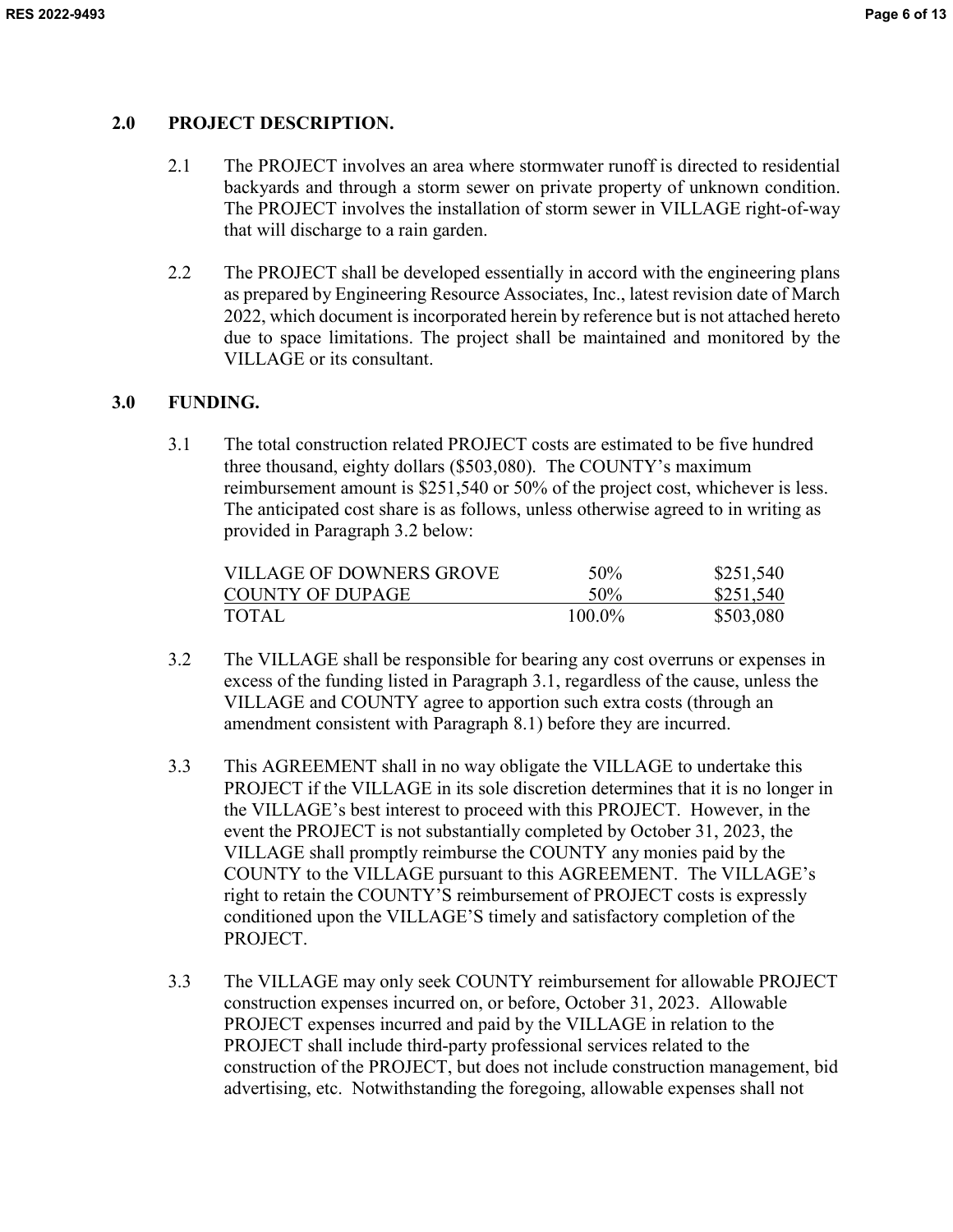include the VILLAGE'S administrative costs, overhead, payroll, land acquisition, legal or accounting services.

3.4 As this Agreement utilizes ARPA funds, the VILLAGE is aware that time is of the essence in notifications as to whether the VILLAGE will proceed with this project to substantial completion not later than October 31, 2023. If the VILLAGE fails to communicate that the VILLAGE is not proceeding with this project or if the VILLAGE fails to substantially complete this project by October 31, 2023, the COUNTY may recoup any expended funds and withhold any unexpended funds to be used for other permissible purposes in advance of the December 31, 2026, federal recapture deadline.

## **4.0 VILLAGE'S RESPONSIBILITIES.**

- 4.1 The VILLAGE shall be responsible for the preparation of the plans, specifications, and bid documents for the PROJECT, together with the advertisement and award of all PROJECT-related public bids. The VILLAGE shall select, and contract with, all vendors providing professional services for the PROJECT.
- 4.2 The VILLAGE shall be responsible for successful completion of all phases of the PROJECT, from design and construction through maintenance.
- 4.3 The VILLAGE shall be responsible for securing all local, county, state, and federal permits necessary for completion of the PROJECT.
- 4.4 The VILLAGE shall be responsible for submitting copies of all permit applications and related correspondence to the COUNTY in a timely manner to ensure sufficient review by the COUNTY. The purpose of the COUNTY'S review shall be for the sole purpose of documenting whether PROJECT work components qualify as allowable expenses.
- 4.5 The VILLAGE shall be responsible for obtaining all required land rights necessary for the completion of the PROJECT.
- 4.6 The VILLAGE shall not be reimbursed by the COUNTY for work undertaken prior to the signing of this AGREEMENT.
- 4.7 The VILLAGE may enter into additional agreements to secure its portion of the local PROJECT costs.
- 4.8 The VILLAGE shall submit no more than one invoice per month to the COUNTY during the construction and maintenance phases of the PROJECT. Under no circumstances should the COUNTY be invoiced more than fifty percent (50%) of total incurred PROJECT construction costs up to the limits as established in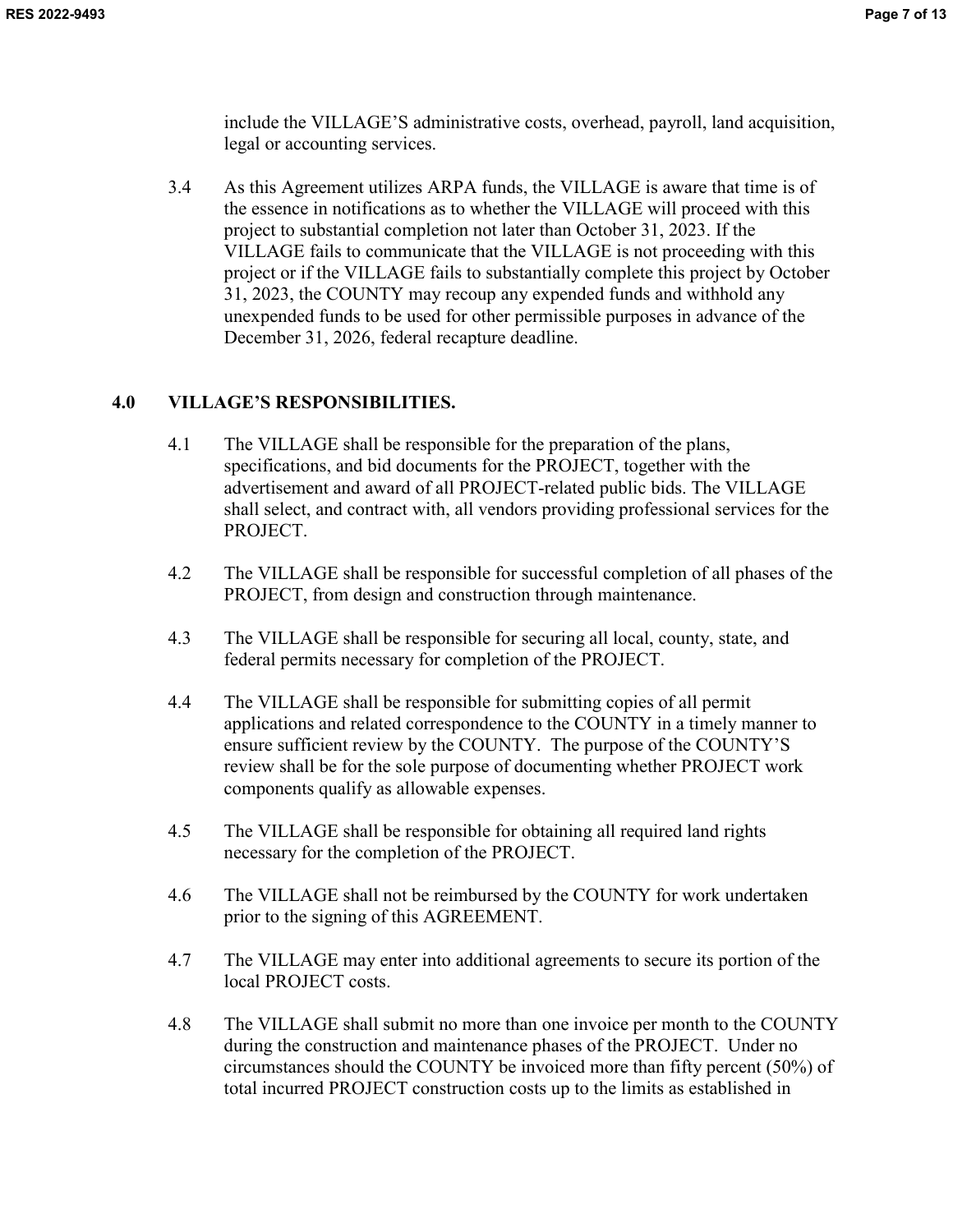Paragraph 3.1. The invoice shall show the quantities, cost per item, date of work incurred, proof of payment (copy of check), final waivers from the primary contractor, and a brief summary of work completed on the PROJECT.

- 4.9 The VILLAGE shall make direct payments, or cause to have payments made, to all parties providing services related to this PROJECT. This requirement will not affect the COUNTY'S obligation to reimburse the VILLAGE in the amounts herein agreed upon, nor shall this provision affect the VILLAGE'S obligation to repay the COUNTY in the event the PROJECT is not undertaken or completed, as established in Paragraph 3.3.
- 4.10 The VILLAGE shall make any data collected from the PROJECT available to the COUNTY upon reasonable request by the COUNTY. The COUNTY shall be allowed unlimited, but reasonable, access to the PROJECT area to observe and review PROJECT work and all work documents (i.e., plans, change orders, field orders, construction manager diaries, etc.). The COUNTY shall provide the VILLAGE reasonable advanced notice of when the COUNTY requires such access.
- 4.11 The COUNTY shall not be responsible for or have control over the design, construction, means, methods, techniques or procedures with respect to any work performed for the PROJECT. The VILLAGE and VILLAGE'S contractors shall be solely responsible for the safety of all individuals performing work on the PROJECT. The VILLAGE shall take such measures as are necessary to ensure that its contractors maintain the PROJECT areas in a safe condition and install appropriate barricades and warning signs, and the VILLAGE shall strictly enforce or cause to have strictly enforced all applicable safety rules and regulations. This provision is not intended to create any new burden or liability for the VILLAGE beyond the usual burdens and liabilities for a municipality in the construction of public improvements. This section is intended merely to relieve the COUNTY from such liabilities in this PROJECT. COUNTY'S role in conducting any review or granting any consent or approval relates solely to the PROJECT'S eligibility under the COUNTY'S ARPA funding.
- 4.12 The VILLAGE must acknowledge the COUNTY using logo(s) and wording provided by the COUNTY in permanent onsite signage (if applicable) and other promotion of the PROJECT including, but not limited to, printed materials, press releases and presentations.

### 5.0 **COUNTY'S RESPONSIBILITIES.**

5.1 The COUNTY shall reserve the right to review the PROJECT plans and specifications, prior to the VILLAGE's advertisement for contract services, together with any subsequent change orders, addendums, or revisions thereto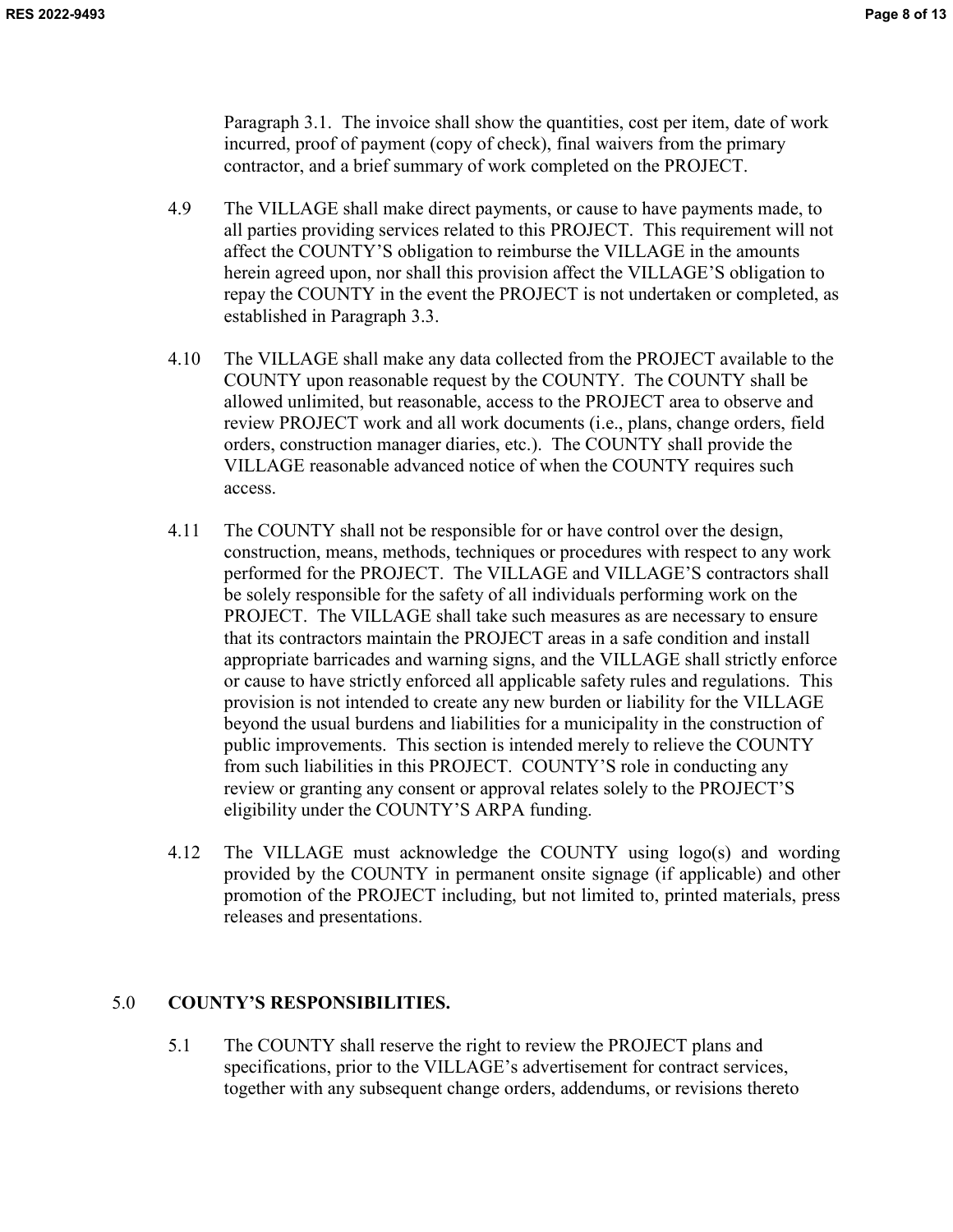("CONTRACT DOCUMENTS"), for the purpose of verifying that PROJECT components qualify for reimbursement through the COUNTY'S ARPA Grant. The COUNTY shall promptly provide the VILLAGE with any recommended changes to the CONTRACT DOCUMENTS for PROJECT components to qualify for reimbursement.

- 5.2 The COUNTY shall cost share in the PROJECT as follows:
	- 5.2.1 The COUNTY shall reimburse the VILLAGE for approved costs associated with the PROJECT at a fixed proportion of fifty percent (50%) of the PROJECT costs, or a maximum of \$251,540 which have been incurred and paid for by the VILLAGE, as specified in Paragraph 3.1.
	- 5.2.2 The total reimbursement amount paid by the COUNTY shall not exceed two hundred fifty-one thousand, five hundred forty dollars (\$251,540).
	- 5.2.3 In the event PROJECT costs total less than five hundred three thousand, eighty dollars (\$503,080), the COUNTY'S total reimbursement amount shall be not more than fifty percent (50%) of the actual total PROJECT costs. Any amounts overpaid by the COUNTY shall be promptly refunded by the VILLAGE.
	- 5.2.4 The COUNTY shall not be obligated to pay invoices received after December 30, 2023, regardless of when the work was completed and notwithstanding that the COUNTY'S contribution limit has not been reached.
	- 5.2.5 The COUNTY shall not reimburse for any work completed before entering into the IGA, nor shall pay for any work completed after October 31, 2023.
	- 5.2.6 The COUNTY shall not reimburse for any work completed for invoices received after December 30, 2023.
- 5.3 The COUNTY shall be allowed unlimited, but reasonable, access to the PROJECT area to observe and review PROJECT work and work documents (i.e., plans, change orders, field orders, manager diaries, etc.) for the limited purpose of determining eligibility for COUNTY reimbursement, and the use of all data collected as part of the PROJECT.
- 5.4 The COUNTY does not, and shall not warrant, and makes no representations that the project meets all the qualifications and requirements for the expenditure of ARPA funds.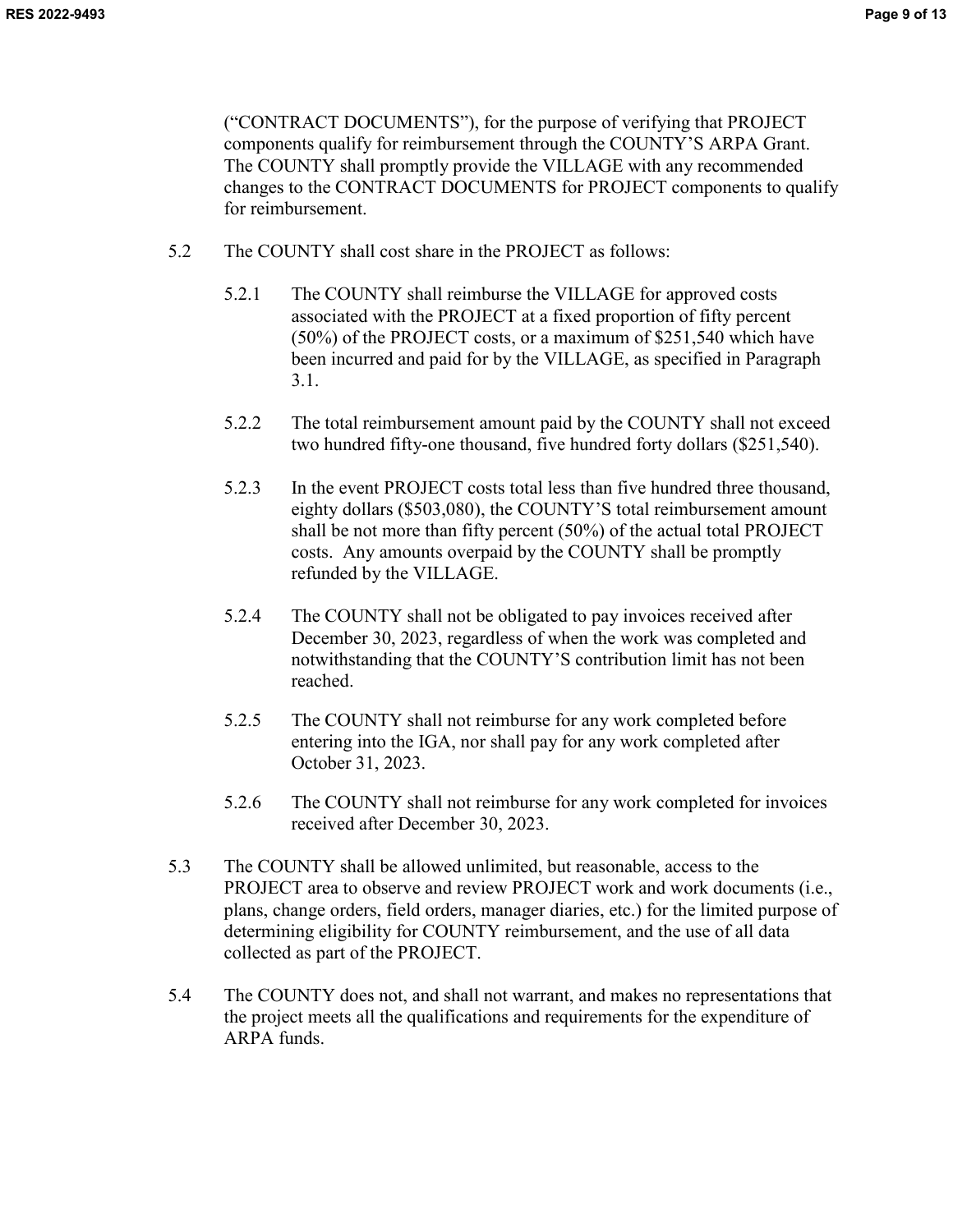#### **6.0 GOVERNMENT REGULATIONS.**

- 6.1 The VILLAGE shall comply with all local, county, state and federal requirements now in force, or which may hereafter be in force, pertaining to the PROJECT.
- 6.2 The VILLAGE understands and agrees that ARPA funds are subject to audit and potential recoupment by the Federal Government of the United States of America. The VILLAGE agrees to assist the COUNTY in responding to any audits of the ARPA funds used for the project.

### **7.0 INDEMNIFICATION.**

- 7.1 The VILLAGE shall indemnify, hold harmless and defend the COUNTY or any of its officials, officers, employees, and agents from and against all liability, claims, suits, demands, liens, proceedings and actions, including reasonable costs, fees and expense of defense, arising from, growing out of, or related to, any loss, damage, injury, death, or loss or damage to property resulting from, or connected with, the VILLAGE'S performance under this AGREEMENT to the fullest extent the VILLAGE is so authorized under the law; provided, however, that the VILLAGE shall not be obligated to indemnify, hold harmless and defend the COUNTY for any negligent or intentional wrongful misconduct or omissions by COUNTY officials, employees, agents, contractors or personnel.
- 7.2 The VILLAGE shall specifically indemnify, hold harmless and defend the County or any of its officials, officers, employees, and agents from and against all liability, claims, suits, demands, liens, proceedings and actions, including reasonable costs, fees and expense of defense, arising from, growing out of, or related to, any loss, damage, injury, death, or loss or damage to property resulting from, or connected with the use of ARPA funds for this project, including, but not limited to audits, recoupment of the ARPA funds used for this project, or fines and penalties assessed related to using ARPA funds for this project.
- 7.3 The VILLAGE shall require each consultant and contractor responsible for the construction, maintenance, or monitoring of the PROJECT to name the VILLAGE and COUNTY as an additional insured party on said vendor's liability insurance policy. Further, the VILLAGE shall require that its consultants and contractors indemnify, defend and hold harmless the VILLAGE and COUNTY, its officers, employees and elected officials from and against any claims, liability or judgments resulting from, or caused by, the negligence or willful conduct of such consultant and, or contractor.
- 7.4 Nothing contained herein shall be construed as prohibiting the COUNTY, its officials, directors, officers, agents and employees, from defending through the selection and use of their own agents, attorneys and experts, any claims, suits,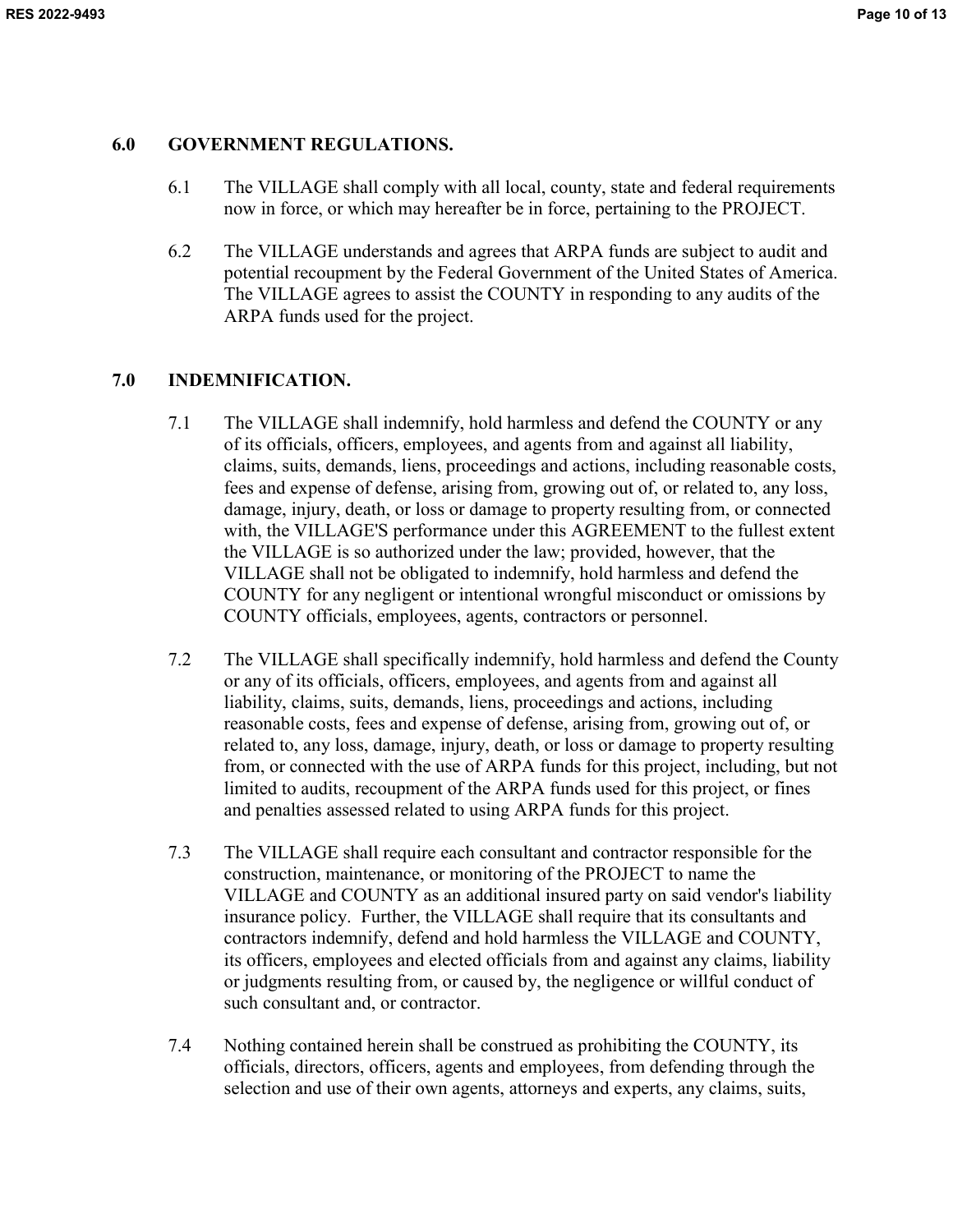demands, liens, proceedings and actions brought against them. Pursuant to Illinois law, any attorney representing the COUNTY, under this paragraph or paragraphs 7.1, 7.2, or 7.3 is to be the State's Attorney, in accord with the applicable law. The COUNTY'S participation in its defense shall not remove VILLAGE'S duty to indemnify, defend, and hold the COUNTY harmless, as set forth above. Moreover, indemnity as provided in this AGREEMENT shall not be limited by reason of any insurance coverage maintained by the VILLAGE or its consultants, contractors or agents. The VILLAGE'S indemnification of the COUNTY shall survive the termination, or expiration, of this AGREEMENT.

### **8.0 AMENDMENT OR MODIFICATION OF THIS AGREEMENT.**

- 8.1 The parties may modify or amend terms of this AGREEMENT only by a written document duly approved and executed by both parties, excluding term extensions as provided for in the following provision.
- 8.2 Notwithstanding Paragraph 8.1, above, the term for performing this AGREEMENT may be extended by any suitable COUNTY designated form, signed by both parties without formal amendment pursuant to Paragraph 8.1, above.

#### **9.0 TERM OF THIS AGREEMENT.**

- 9.1 The term of this AGREEMENT shall begin on the date the AGREEMENT is fully executed, and shall continue in full force and effect until the earlier of the following occurs:
	- 9.1.1 December 30, 2023, or to a new date agreed upon by the parties.
	- 9.1.2 The completion by the VILLAGE and COUNTY of their respective obligations under this AGREEMENT, in the event such completion occurs before December 30, 2023.

#### **10.0 ENTIRE AGREEMENT.**

- 10.1 This AGREEMENT, including matters incorporated herein, contains the entire AGREEMENT between parties.
- 10.2 There are no other covenants, warranties, representations, promises, conditions or understandings, either oral or written, other than those contained herein.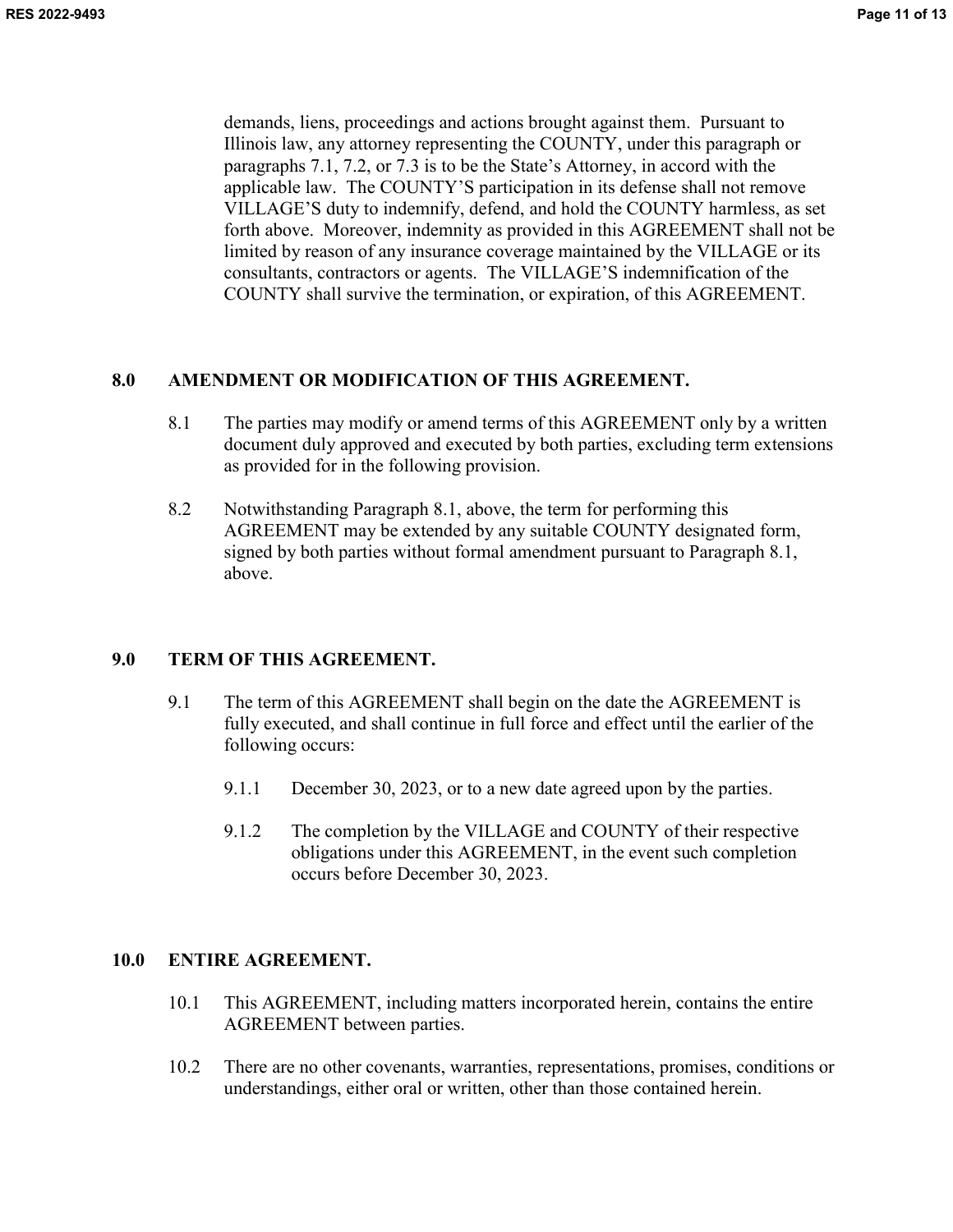- 10.3 This AGREEMENT may be executed in one or more counterparts, each of which shall for all purposes be deemed to be an original and all of which shall constitute the same instrument.
- 10.4 In the event of a conflict between the terms or conditions of this AGREEMENT and any term or condition found in any exhibit or attachment, the terms and conditions of this AGREEMENT shall prevail.

## **11.0 SEVERABILITY.**

11.1 In the event any provision of this AGREEMENT is held to be unenforceable or invalid for any reason, the enforceability thereof shall not affect the remainder of the AGREEMENT. The remainder of this AGREEMENT shall be construed as if not containing the particular provision and shall continue in full force, effect, and enforceability, in accordance with its terms.

## **12.0 GOVERNING LAW.**

- 12.1 The laws of the State of Illinois shall govern this AGREEMENT as to both interpretation and performance.
- 12.2 The venue for resolving any disputes concerning the parties' respective performance, or failure to perform, under this AGREEMENT, shall be the judicial circuit court for DuPage County.

## **13.0 NOTICES.**

13.1 Any required notice shall be sent to the following addresses and parties:

Julie Lomax Stormwater Administrator Village of Downers Grove 5101 Walnut Ave Downers Grove, IL 60515 DuPage County State's Attorney's Office ATTN: Civil Bureau 503 N. County Farm Rd. Wheaton, Illinois 60187

Sarah Hunn **Director** DuPage County Stormwater Management 421 N. County Farm Road Wheaton, Illinois 60187